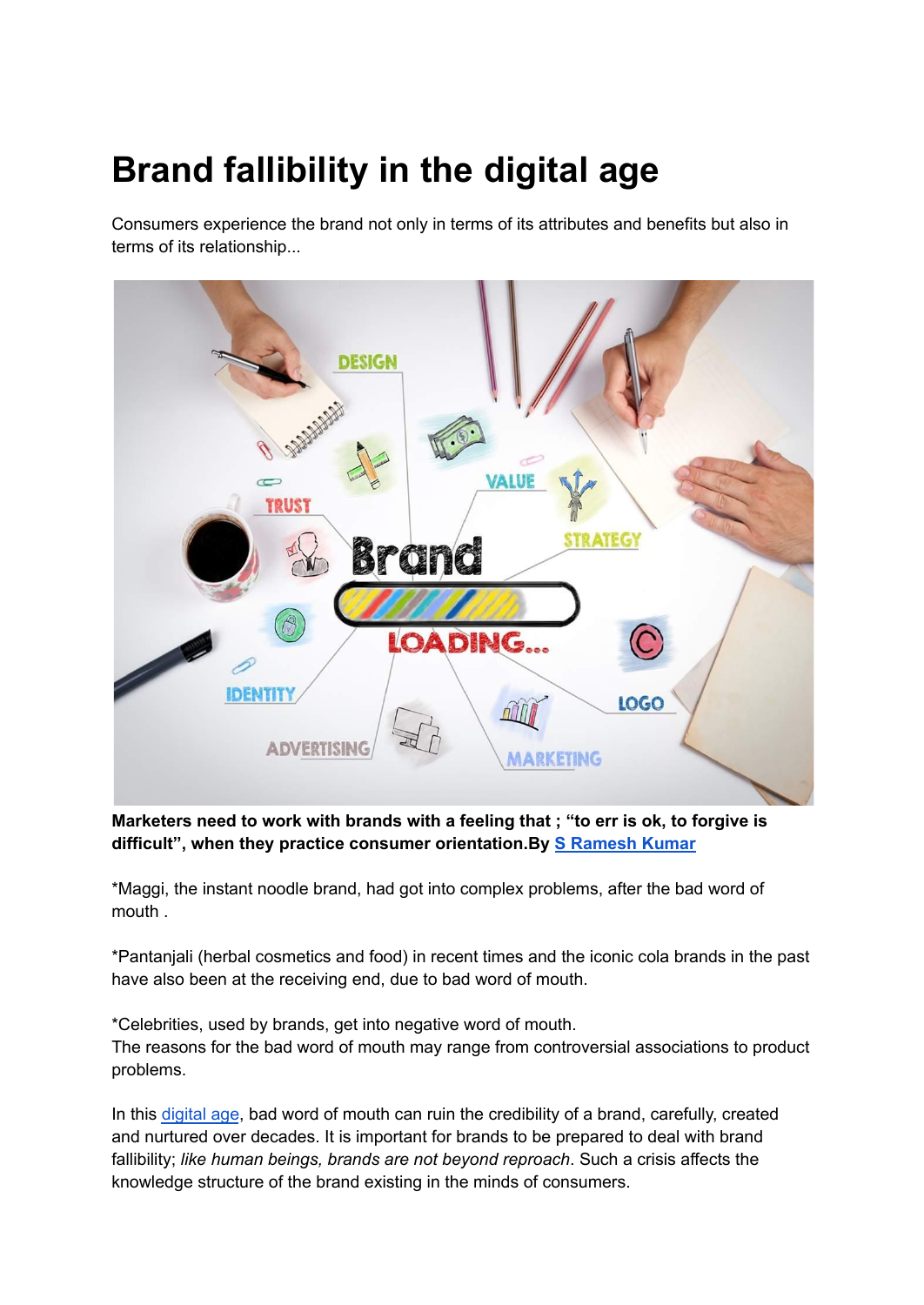Episodes, of brand [transgression](https://brandequity.economictimes.indiatimes.com/tag/brand+transgression) are not restricted to just Indian brands; several international brands like J&J, [Samsung](https://brandequity.economictimes.indiatimes.com/tag/samsung), Toyota, [Nike](https://brandequity.economictimes.indiatimes.com/tag/nike) and Tylenol (analgesic) have faced such problems. This article is not about, how such brands had bounced back but about how a brand can address such problems, learning from history of brand transgressions.

## **Brand trust**

Marketers painstakingly cultivate brand associations, brand personality (adding human characteristics to brands) and consumer -brand relationships over a time. Consumers experience the brand not only in terms of its attributes and benefits but also in terms of its relationship. Such relationships are like human relationships. The more frequent the brand usage, the more intense is the relationship (provided such a relationship is based on commitment to the brand). Just as we are sometimes guilty transgressions in our relationships with others, brands may also commit mistakes. This is referred to as Brand Transgression by renowned researchers (Aaker and Fournier among some researchers). The transgression is the violation of consumer-brand relationships, either implicit or explicit. **Brand transgression and brand trust**

Several brands are built on trust. Trust involves both beliefs about the attributes and benefits of the brand and more importantly, the emotions associated with the brand.

Cadbury, the chocolate brand is a household brand in India and several generations had consumed it , both because of its taste ,cleanliness and a good feeling . When a few years back, the brand was affected by bad publicity when the brand was associated with product problems affecting its positive and pleasant emotions. Amitabh the celebrity, who is perceived as authentic (and has starred in perhaps the record number of ads across categories, over the last quarter century), had to reassure and restore the image of the brand from the damage caused by the transgression of the brand in the eyes of the consumers. The trust associated with the brand and the celebrity had stood the brand in good stead, during times of brand transgression.

## **Consequences of brand transgressions**

Sternberg 's work in psychology, suggests that for attachment to develop in an interpersonal relationship, commitment, intimacy and passion are prerequisites. If this is applied to brand consumer- relationships and brand transgression, emotions associated with the brand will be impacted and the emotion is likely to be an outcome of these three qualities. The trust associated with the brand in the past is very useful when the transgression occurs. In the year 2016 , Samsung had recalled Note 7 phones as the users had experienced the phones sparking off fire ; the recall was worth billions of dollars . The brand's past goodwill ensured that the next model Note 8 was a hit among consumers.

## **Dealing with brand crisis**

There are several ways in which brands can respond to a crisis.

1) Acceptance